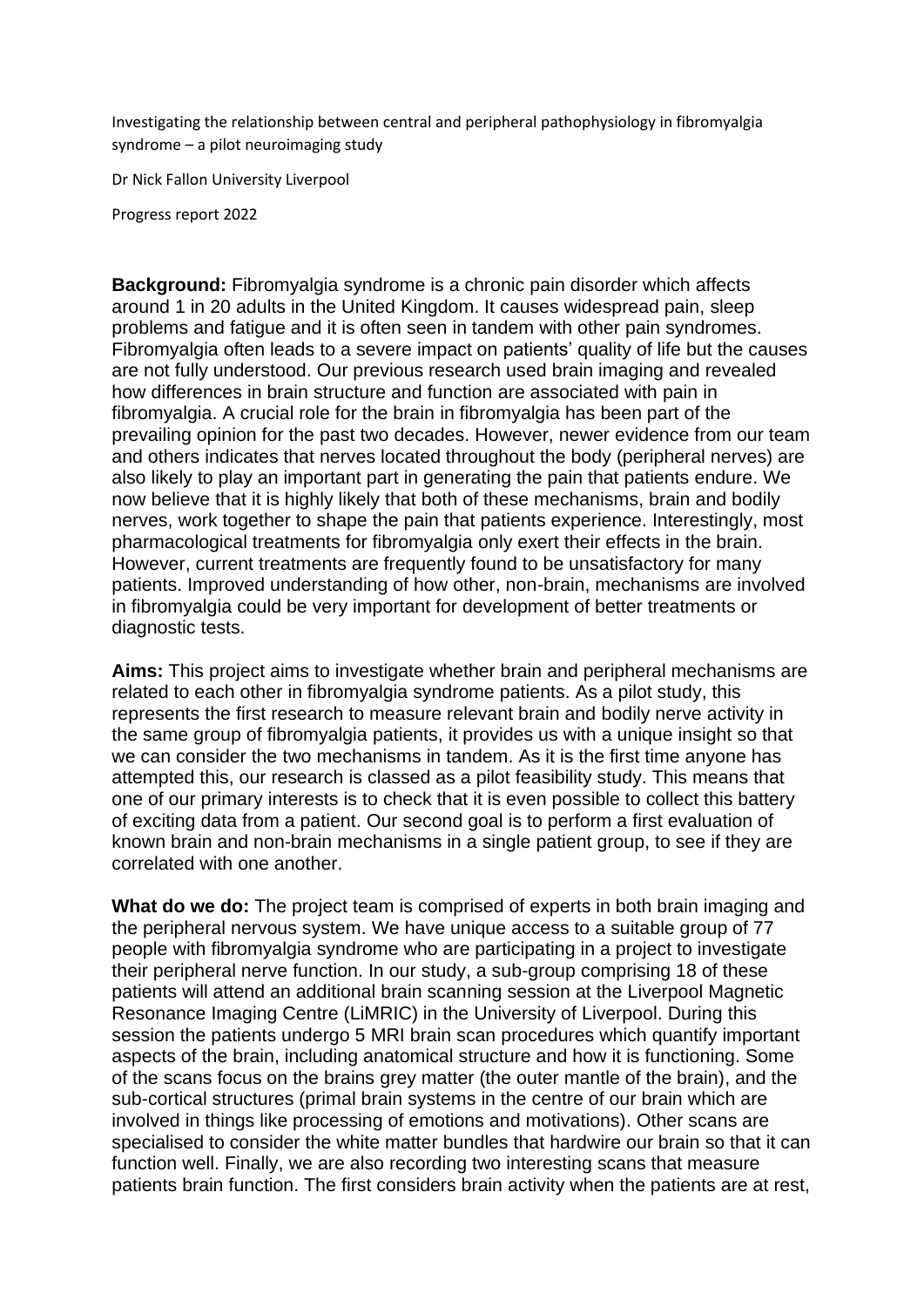the second one is a 'task scan' which evaluates brain activity as the patients undergone some heat stimulation to their foot which can cause them some mild pain experience so that we can observe how their brains process the pain. In total the patients are in the scanner for 1 hour. We talk to the patients frequently via an intercom and the heat pain intensity is individually tailored so that it is acceptable to every patient.

**Progress:** The project was originally planned to begin in October 2020, but unfortunately our start date was delayed by one year due to the COVID pandemic. We began testing of our equipment in October 2021. Our first patients completed their required peripheral nerve measurements in December 2021 and we commenced brain scanning in February 2022. So far, we have scanned 4 of the required 18 patients. We have already recruited a further 6 patients who are scheduled to be scanned in coming weeks. We anticipate completion of recruitment by Autumn 2022. This means that the project (whilst having a delayed start date) is progressing at a rate that is in line with our original estimates.

**Anticipated result:** From our experience so far, we can begin to consider some of the original aims of the study. Firstly, it seems that the patients generally find our approach to be acceptable. So far, one patient who attended our scanning facility has decided against going through with the study – this was due to claustrophobia which is a common cause of drop-out in brain scanning studies. We try to avoid this by explaining the procedure to patients in advance, and also often recruit patients who have experienced brain scans previously. Verbal feedback from all patients who have taken part so far has been positive, with no major issues identified with the study approach.

In terms of considering the mechanisms of fibromyalgia, processing of both brain imaging and peripheral nervous system measurements is now ongoing. We do not yet have sufficient data to perform any statistical comparison on brain and bodily measurements. However, even at this early stage we can produce high-resolution images which illustrate important aspects of patient brain structure and function. These images contain the data that will be extracted and compared in the final report for the study. A high-resolution image of one patient showing anatomical brain structure can be seen in figure 1 (*upper panel).* The heat blobs *(lower left panel)* illustrate the location of a famous network of connected brain regions which are active during rest (and which may be disrupted by chronic pain) known as the *default mode network*.